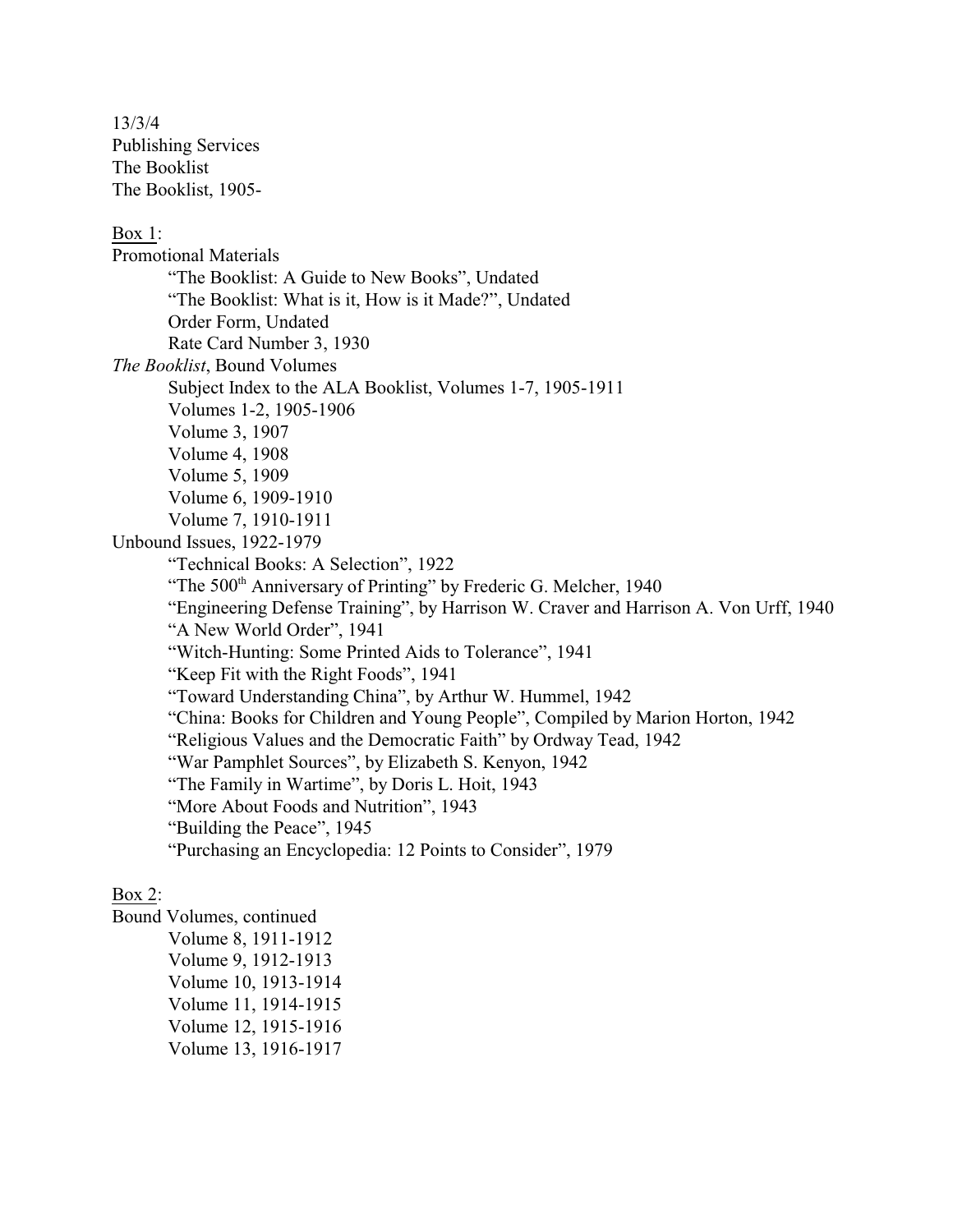# Box 3:

|  | Volume 14, 1917-1918 |
|--|----------------------|
|  | Volume 15, 1918-1919 |
|  | Volume 16, 1919-1920 |
|  | Volume 17, 1920-1921 |
|  | Volume 18, 1921-1922 |
|  | Volume 19, 1922-1923 |
|  |                      |

## Box 4:

| Volume 20, 1923-1924 |  |
|----------------------|--|
| Volume 21, 1924-1925 |  |
| Volume 22, 1925-1926 |  |
| Volume 23, 1926-1927 |  |

## Box  $5$ :

| Volume 24, 1927-1928 |  |
|----------------------|--|
| Volume 25, 1928-1929 |  |
| Volume 26, 1929-1930 |  |

# Box 6:

Volume 27, 1930-1931 Volume 28, 1931-1932 Volume 29, 1932-1933

# Box 7:

Volume 30, 1933-1934 Volume 31, 1934-1935 Volume 32, 1935-1936

# Box 8:

Volume 33, 1936-1937 Volume 34, 1937-1938 Volume 35, 1938-1939

# Box 9:

Volume 36, 1939-1940 Volume 37, 1940-1941 Volume 38, 1941-1942

# Box 10:

Volume 39, 1942-1943 Volume 40, 1943-1944 Volume 41, 1944-1945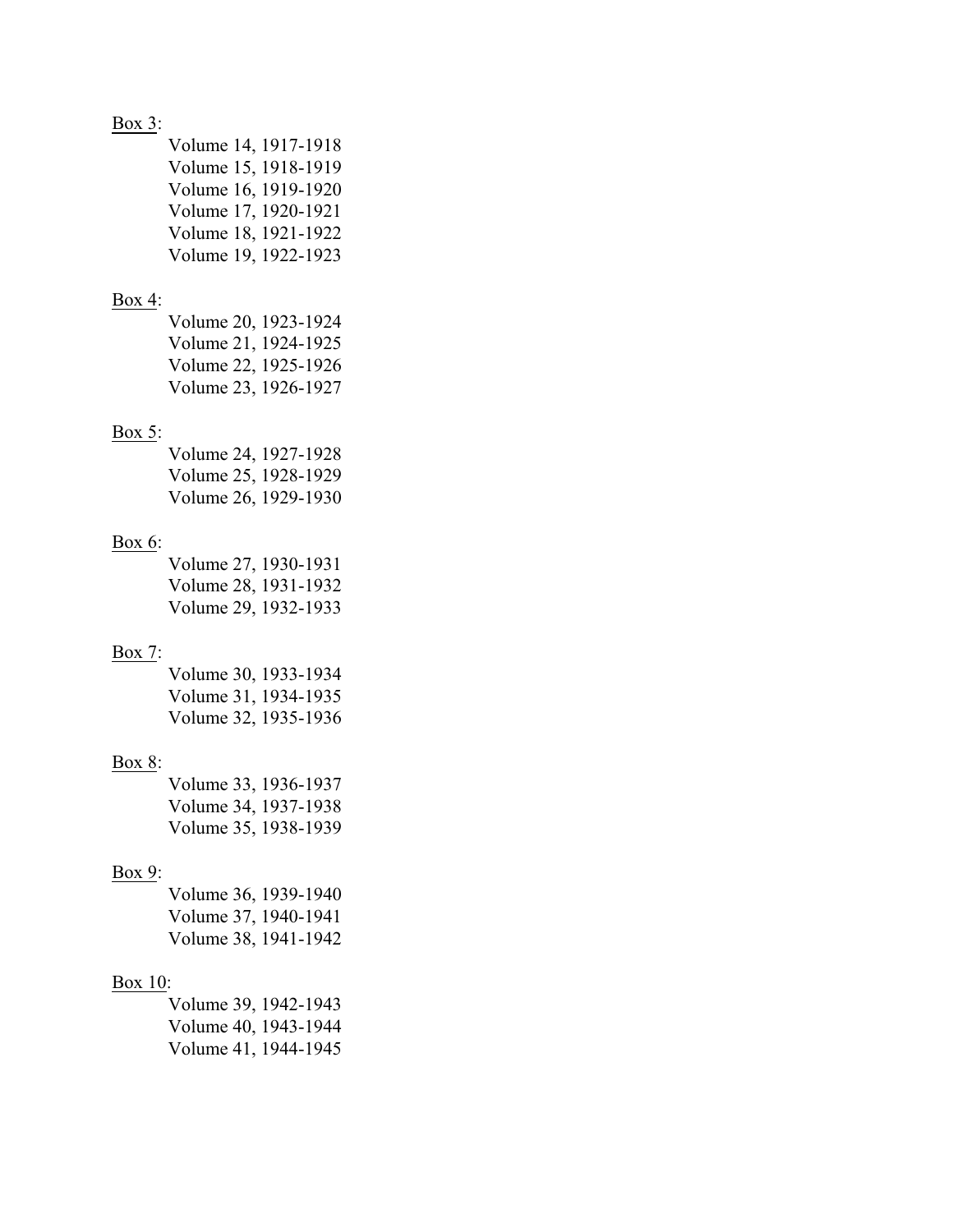### Box 11:

Volume 42, 1945-1946 Volumes 43-44, 1946-1948 Volume 45, 1948-1949

## Box 12:

| Volume 46, 1949-1950 |  |
|----------------------|--|
| Volume 47, 1950-1951 |  |
| Volume 48, 1951-1952 |  |
| Volume 49, 1952-1953 |  |

#### Box 13:

Volume 50, 1953-1954 Volume 51, 1954-1955 Volume 52, 1955-1956

#### Box 14:

Volume 53, 1956-1957 Volume 54, 1957-1958 Volume 55, 1958-1959

#### Box 15:

Volume 56, 1959-1960 Volume 57, 1960-1961 Volume 58, 1961-1962 Volume 59, 1962-1963 Volume 60, 1963-1964 Volume 61, 1964-1965 Volume 62, 1965-1966 Volume 63, 1966-1967 Volume 64, 1967-1968

#### Box 16:

Volume 65, 1968-1969 Volume 66, 1969-1970 Volume 67, 1970-1971 Volume 68, 1971-1972 Volume 69, 1972-1973

### Box 17:

Volume 70, 1973-1974 (2 volumes) Volume 71, 1974-1975 (2 volumes) Volume 72, 1975-1976 (2 volumes) Volume 73, 1976-1977 (1 of 2 volumes)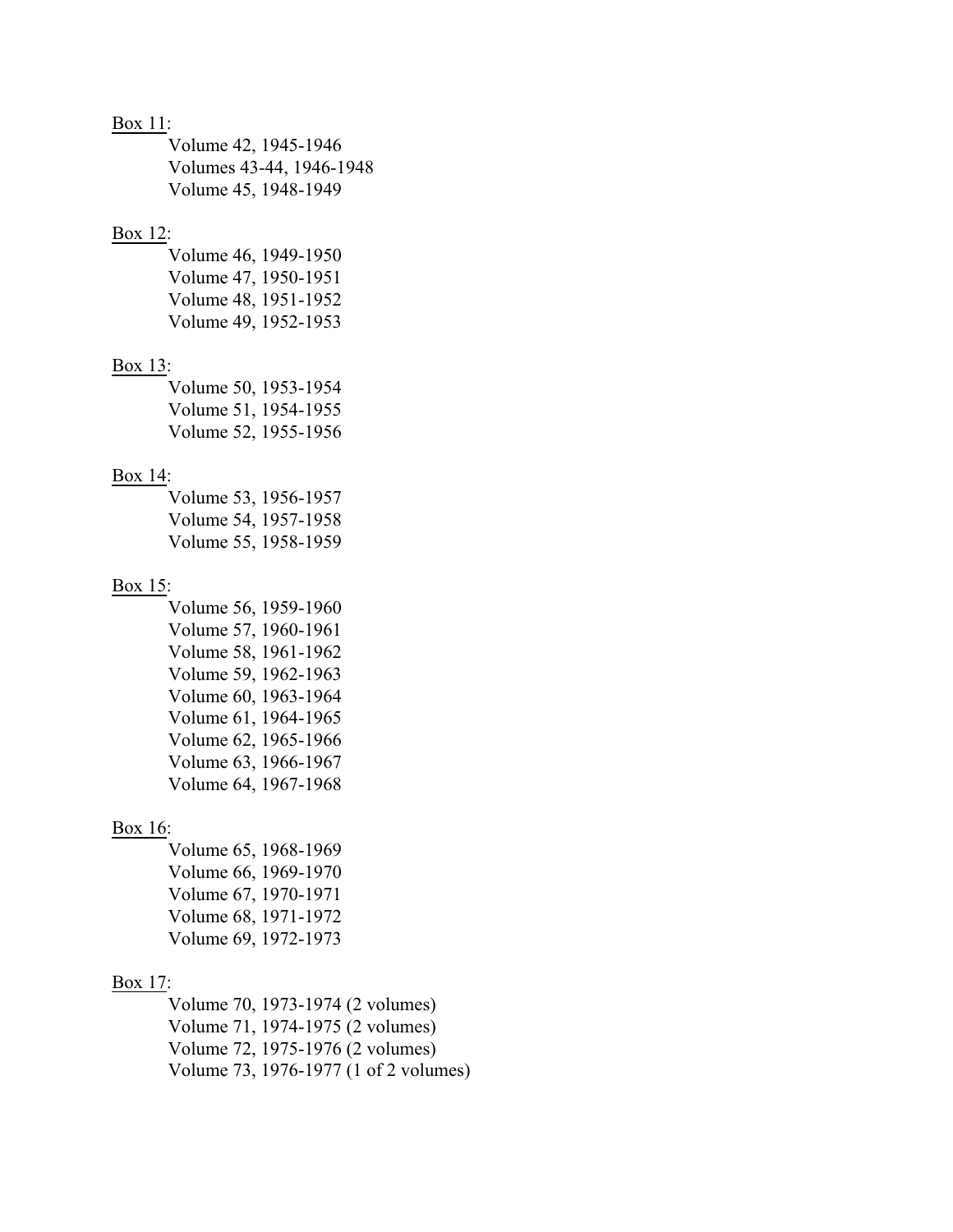### Box 18:

Volume 73, 1977 (2 of 2 volumes) Volume 74, 1977-1978 (2 volumes) Volume 75, 1978-1979 (2 volumes) Volume 76, 1979-1980 (2 volumes)

## Box 19:

Volume 77, 1980-1981 (2 volumes) Volume 78, 1981-1982 (2 volumes) Volume 79, 1982-1983 (2 volumes)

#### Box 20:

Volume 80, 1983-1984 Volume 81, 1984-1985 (2 volumes) Volume 82, 1985-1986 (2 volumes)

### Box 21:

Volume 83, 1986-1987 (2 volumes) Volume 84, 1987-1988 (2 volumes) Volume 85, 1988-1989 (1 of 2 volumes)

#### Box 22:

Volume 85, 1989 (2 of 2 volumes) Volume 86, 1989-1990 (2 volumes) Volume 87, 1990-1991 (2 volumes) Volume 88, 1991-1992 (1 of 2 volumes)

## Box 23:

Volume 88, 1992 (2 of 2 volumes) Volume 89, 1992-1993 (2 volumes) Volume 90, 1993-1994 (2 volumes) Volume 91, 1994-1995 (2 volumes)

#### Box 24:

Volume 92, 1995-1996 (2 volumes) Volume 93, 1996-1997 (2 volumes) Volume 94, 1997-1998 (2 volumes) Volume 95, 1998-1999 (2 volumes)

#### Box 25:

Volume 96, 1999-2000 (2 volumes) Volume 97, 2000-2001 (2 volumes) Volume 98, 2001-2002 Volume 99, 2002-2003 (2 volumes)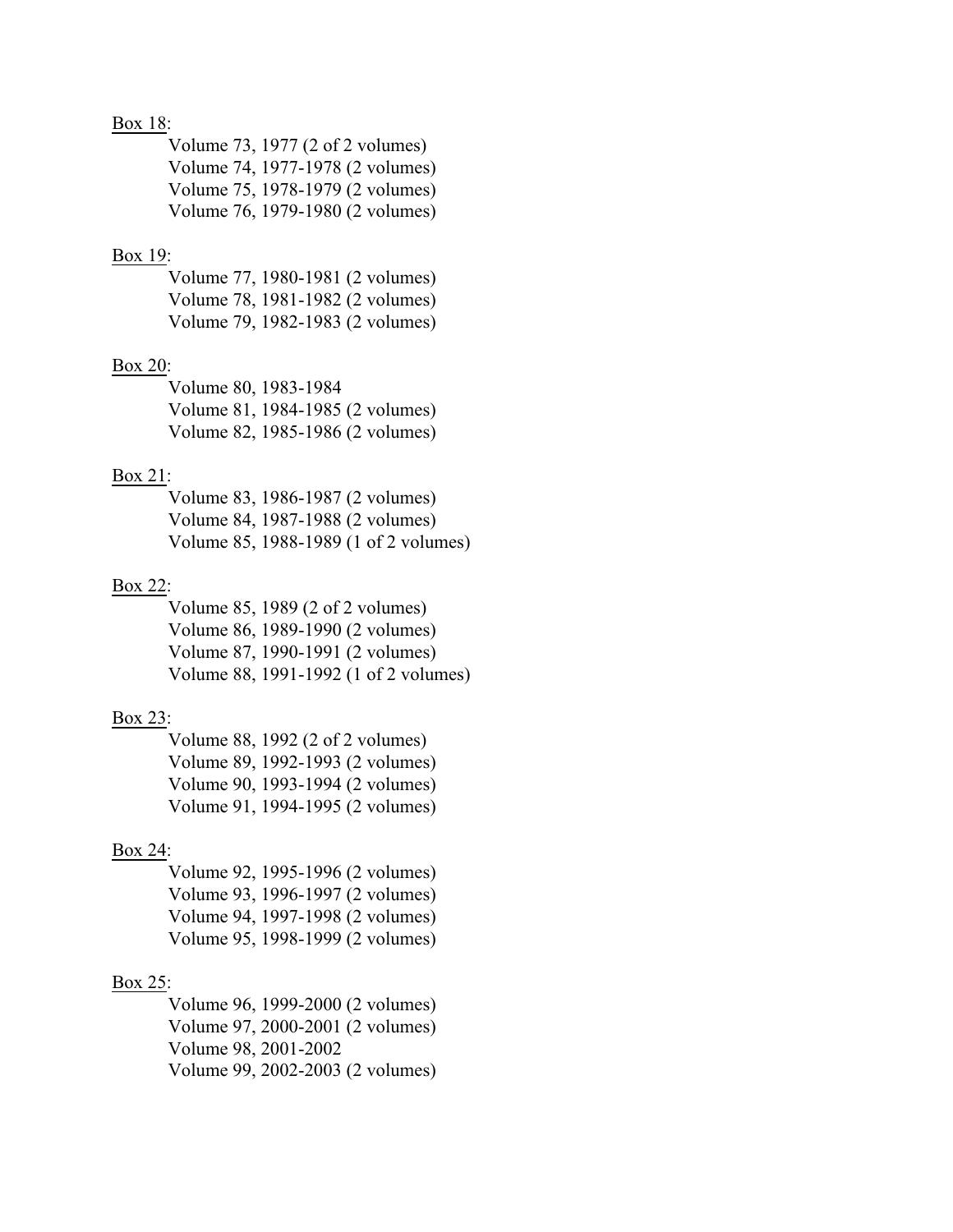## Box 26:

Volume 100, 2003-2004 (2 volumes) Volume 101, 2004-2005 (2 volumes) Volume 102, 2005-2006 (2 volumes) Volume 103, 2006-2007 (2 volumes)

## Box 27:

Volume 104, 2007-2008 (2 volumes) Volume 105, 2008-2009 (2 volumes) Volume 106, 2009-2010 (2 volumes) Volume 107, 2010-2011 (2 volumes)

### Box 28:

Volume 108, 2011-2012 (2 volumes) Volume 109, 2012-2013 (2 volumes) Volume 110, 2013-2014 (2 volumes) Volume 111, 2014-2015 (2 volumes)

#### Box 29:

Volume 112, 2015-2016 (2 volumes) Volume 113, 2016-2017 (2 volumes) Volume 114, 2017-2018 *Includes Numbers 1-11 Book Links*, Bound Volumes Volume 1, 1990-1992 Volumes 2-4, 1992-1995 (2 volumes) Volume 5, 1995-1996 Volume 6, 1996-1997 Volume 7, 1997-1998

#### Box 30:

Volume 8, 1998-1999 Volume 9, 1999-2000 Volume 10, 2000-2001 Volume 11, 2001-2002 Volume 12, 2002-2003 Volume 13, 2003-2004 Volume 14, 2004-2005 Volume 15, 2005-2006 Volume 16, 2006-2007 Volume 17, 2007-2008 2015 September

November